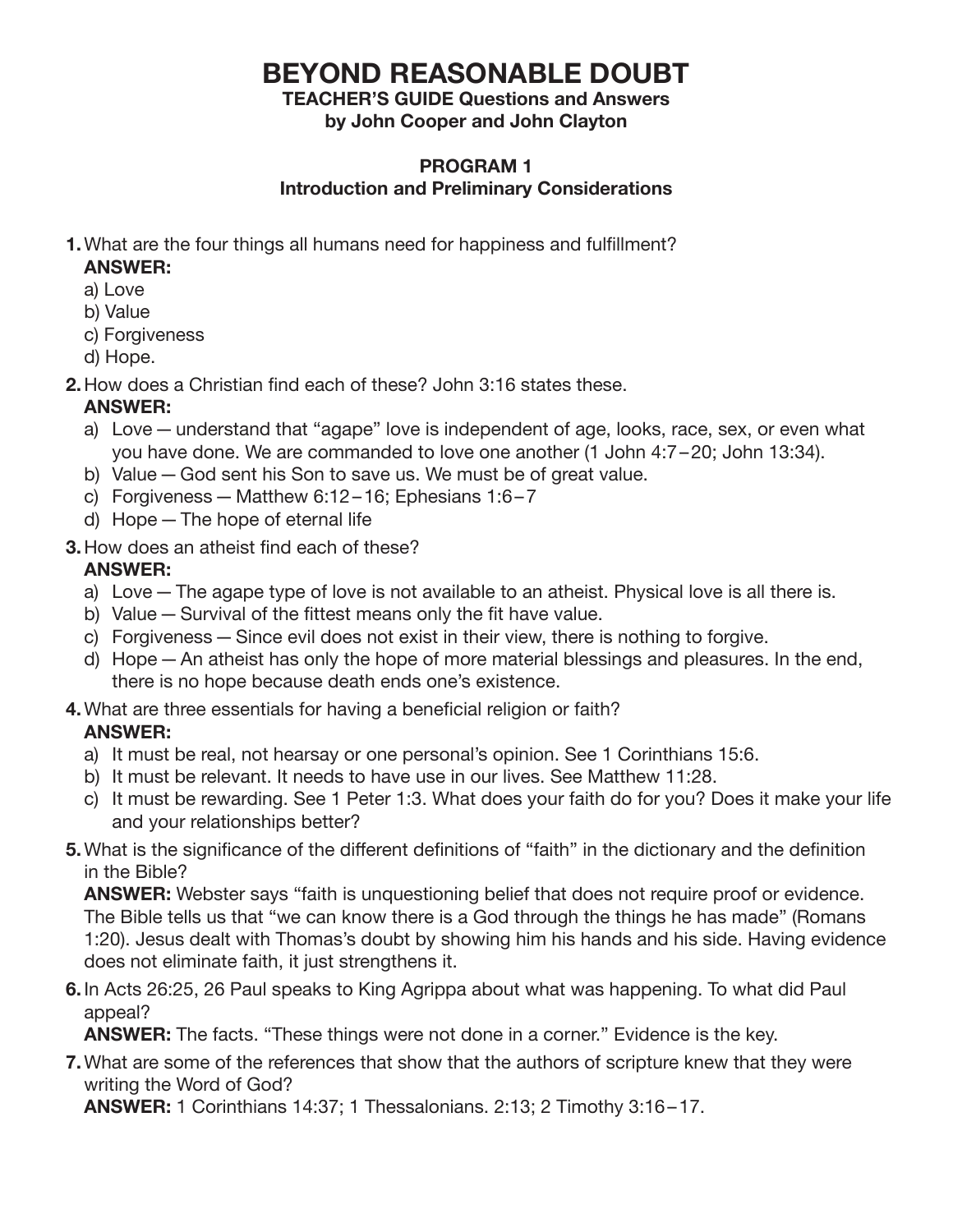**8.** How might people's backgrounds and beliefs affect their acceptance and interpretations of archaeological finds?

 **ANSWER:** An atheist will ignore factual data that supports belief, and a believer may exaggerate the find.

**9.** What are some of the limitations we face in the field of archaeology and the Bible?

 **ANSWER:** Many sites are not excavated; many sites are under modern cities; many sites are in countries now opposed to Christianity and/or Judaism. The cost of excavations is huge, making it difficult to do digs. Artifacts have great market value, and people sit on them and hold them in private collections.

#### **10.** What should you gain from this study?

 **ANSWER:** A stronger personal faith in God and in the Bible. A better ability to defend your faith—see 1 Peter 3:15. Answers to some of your own personal questions and/or doubts.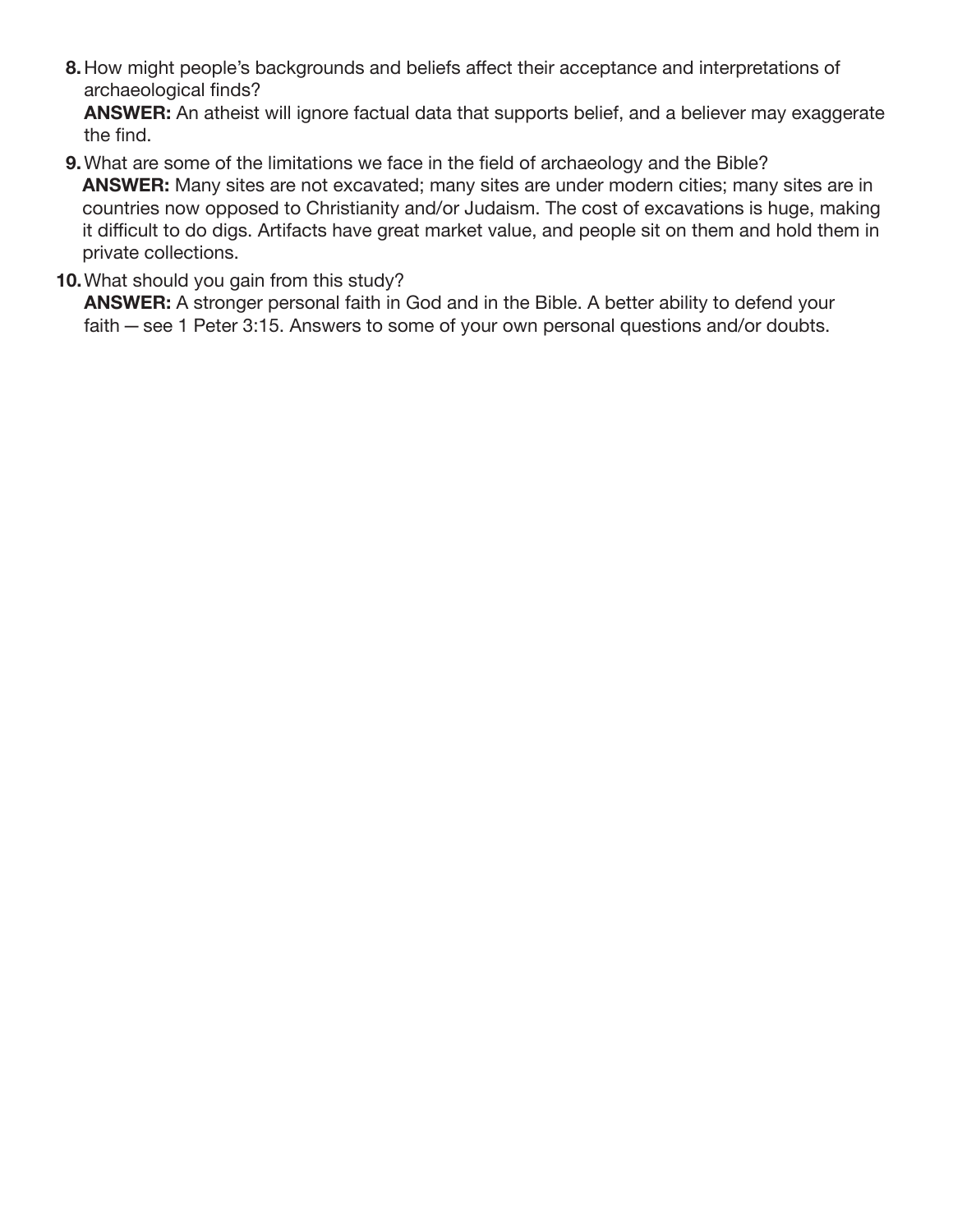#### **PROGRAM 2 The Textual Reliability of the Bible**

**1.** Why is having a reliable Bible important?-0

 **ANSWER:** Otherwise you have to rely on a human. We have to know that the Bible we have is from God and is totally true.

- **2.** Give three ways knowing how we got the Bible is important.  **ANSWER:**
	- a) Helps us understand when it was written and the world situation at that time.
	- b) Gives us the language and the customs of the times.
	- c) Helps us understand versions of the Bible from early manuscripts.
- **3.** What is the current arrangement and dates for the original Bible books?  **ANSWER:**
	- a) Old Testament: 39 books between 1400–400 B.C. mostly Hebrew
	- b) New Testament: 27 books between A.D. 50 to 100 in Greek
- **4.** What is the importance of the "Dead Sea Scrolls"?  **ANSWER:** Contain Old Testament books 1000 years earlier than KJV manuscripts.
- **5.** Who were the Essenes and why is that important?  **ANSWER:** Considered to be a Jewish sect in the Qumran community who hid most of the Dead Sea Scrolls. Great Teacher was said to be Jesus, but they opposed marriage and there is no support for a connection with Christ.
- **6.** Why is it important to have early manuscripts for the New Testament?  **ANSWER:** To see if there have been changes that affect our modern translations.
- **7.** There are two types of Greek manuscripts. What are they, how many are there?  **ANSWER:**
	- a) Uncials around 300 copies, all capital letters.
	- b) Minuscules  $-$  over 4,000 copies, like handwriting (lower case letters)
- **8.** There are three important sources for creating a reliable New Testament. List them.  **ANSWER:**
	- a) Early manuscripts
	- b) Versions from other languages
	- c) Quotations from early Christian writers
- **9.** How are errors in manuscripts found and corrected?  **ANSWER:** Compare manuscripts. Corrections are obvious.
- **10.** What are the "big three" Greek manuscripts for the New Testament?  **ANSWER:**
	- a) Codex Vaticanus
	- b) Codex Siniaticus
	- c) Codex Alexadrinus
- **11.** Where are these found?

### **ANSWER:**

- a) Codex Sinaiticus is in the British Museum having been bought in 1933 from the Communist government of Russia.
- b) Codex Vaticanus is in the Vatican Library.
- c) Codex Alexadrinus is in the British Library in London.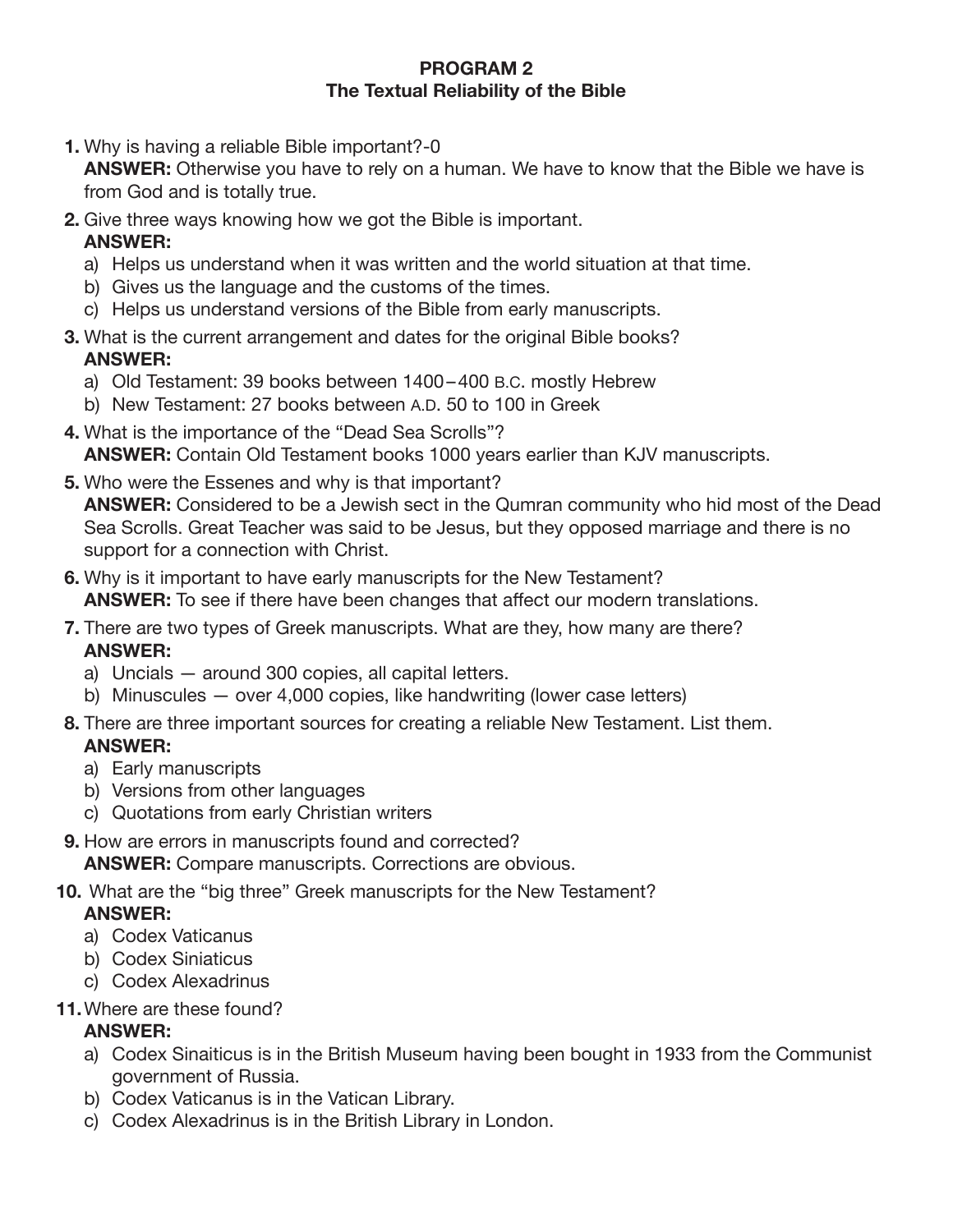#### **PROGRAM 3 Archaeology and the Old Testament, Part 1**

- **1.** Why should students of the Bible care about archaeology and the Old Testament? **ANSWER:** To understand the culture of the first century; the language and meaning of words; and the places that are in biblical accounts.
- **2.** What is the difference between a "minimalist" and a "maximalist" in archaeology? **ANSWER:** A minimalist will tend to claim finds are not relevant, and a maximalist will tend to exaggerate the significance of a find. There are power struggles and attempts to claim recognition in this discipline like many others.
- **3.** What are three limitations that exist in biblical archaeological research? **ANSWER:**
	- a) Only a small number of sites have been excavated.
	- b) Many sites have had modern cities built over them, in some cases several times.
	- c) Excavations are expensive and getting money to do a dig is hard.
- **4.** What is the importance of the Mernepthah Stele? **ANSWER:** It is the earliest non-biblical reference to "Israel." Dates to 1230 B.C.
- **5.** What is the importance of the Shishak Relief? See 2 Chronicles 12:1–12. **ANSWER:** It verifies the biblical account.
- **6.** What is the importance of the "house of David" inscription at Dan? **ANSWER:** It is the earliest find that has David's name on it. Attempts to say that David was not a real person have been proven to be wrong.
- **7.** What is the importance of the Moabite Stone? **ANSWER:** Mentions Omri king of Israel 850 B.C. Verifies the Bible.
- **8.** How do we know there were many villages around Jerusalem at the time of David? **ANSWER:** The discovery at Khirbet Qeiyafa which shows the organization of many towns.
- **9.** Eliat Mazar believes she has found something significant in Jerusalem. What is it? **ANSWER:** The palace of King David or at least a royal building from that time.
- **10.** How do the backgrounds of people working on digs affect what they find? **ANSWER:** If they are biased against the Bible they will denigrate a find that supports the biblical record. Like all humans, they tend to interpret what they find in terms of how they live today. Interpretations and acceptance are easily affected by the background of the researcher who is making the find.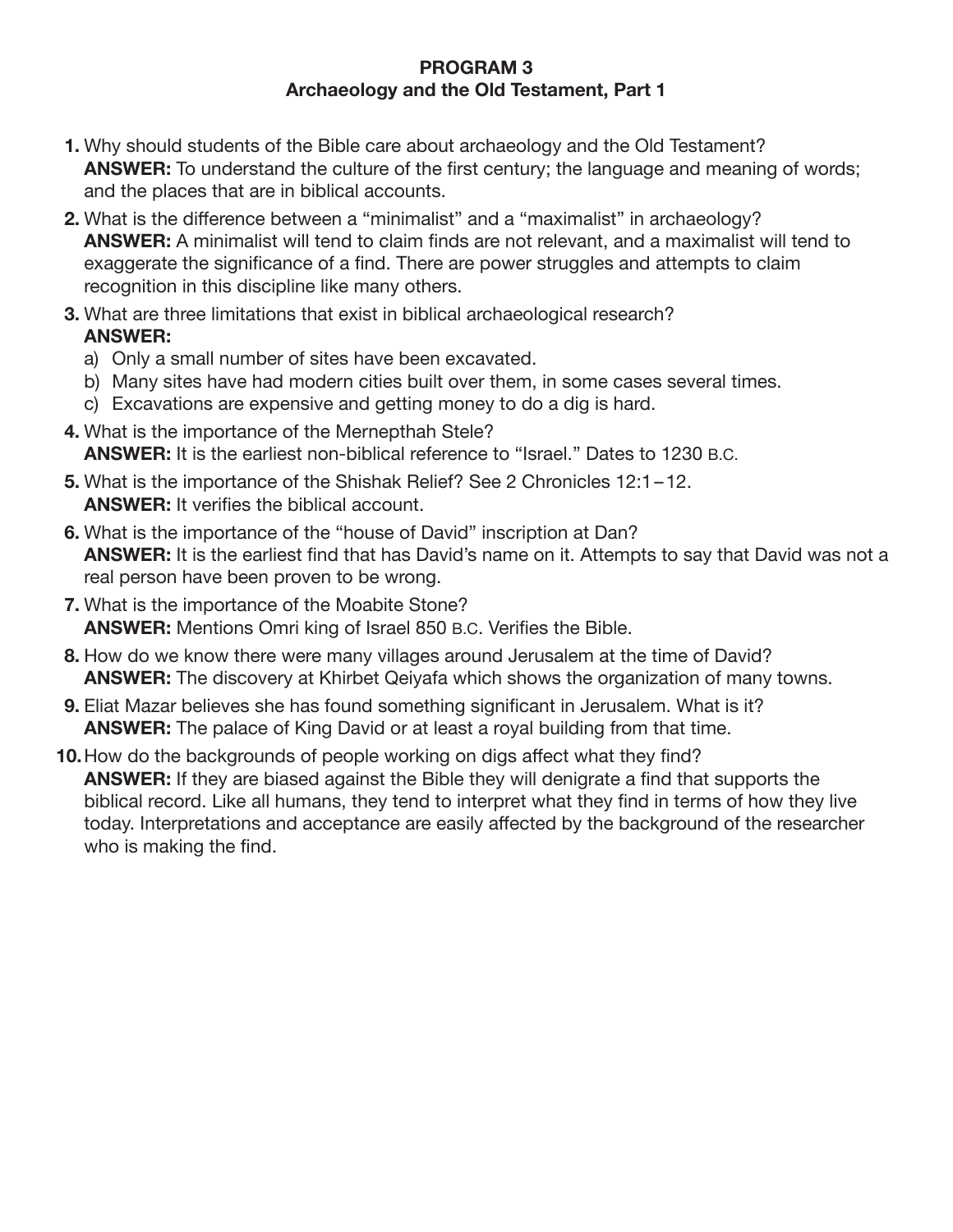#### **PROGRAM 4 Archaeology and the Old Testament, Part 2**

**1.** What is an inscription?

 **ANSWER:** A tablet of some kind with a wax or mud seal that has the signature, ring imprint, or silhouette of a king or person of stature.

**2.** What is a "stele"?

 **ANSWER:** An upright stone or pillar bearing an inscription or design telling of an accomplishment, or a victory. It is a monument.

**3.** What is a relief?

 **ANSWER:** A rock face on which an historical accomplishment has been carved. These can be huge—the size of a football field—or smaller. They can be written on by symbols (hieroglyphs or cuneiform) or letters.

**4.** What is an obelisk?

**ANSWER:** A 4-sided tapered monument which usually has writings on all sides.

- **5.** What have been the major methods of recording information? **ANSWER:** Oldest are clay tablets. Stones with scratched messages. Skins—usually with charcoal letters. Papyrus—Plant material processed to preserve scratches or burns on sheets of plant material.
- **6.** What was the significance of the Rosetta Stone? **ANSWER:** It allowed the deciphering of Egyptian hieroglyphics.
- **7.** What was the importance of the "Darius Inscription" at Behistin? **ANSWER:** A different language could be compared and deciphered.
- **8.** What Bible king is mentioned on the Taylor Prism of the Assyrian king Sennacherib? **ANSWER:** King Hezekiah of Judah.
- **9.** What did the Siloam Inscription detail about a tunnel to get water to Jerusalem? **ANSWER:** How they dug from each end and met in the middle.
- **10.** What did the Black Obelisk show that is unique? **ANSWER:** A picture depicting a King of Israel.
- **11.** What was different about the way the Babylonians treated their Israelite prisoners and what the Persians did with their prisoners?

 **ANSWER:** Babylonians took prisoners back to their cities and adopted them (Daniel and Jehoichin food rations). Persians (Cyrus Cylinder) allowed them to return to their cities and rebuild (Nehemiah).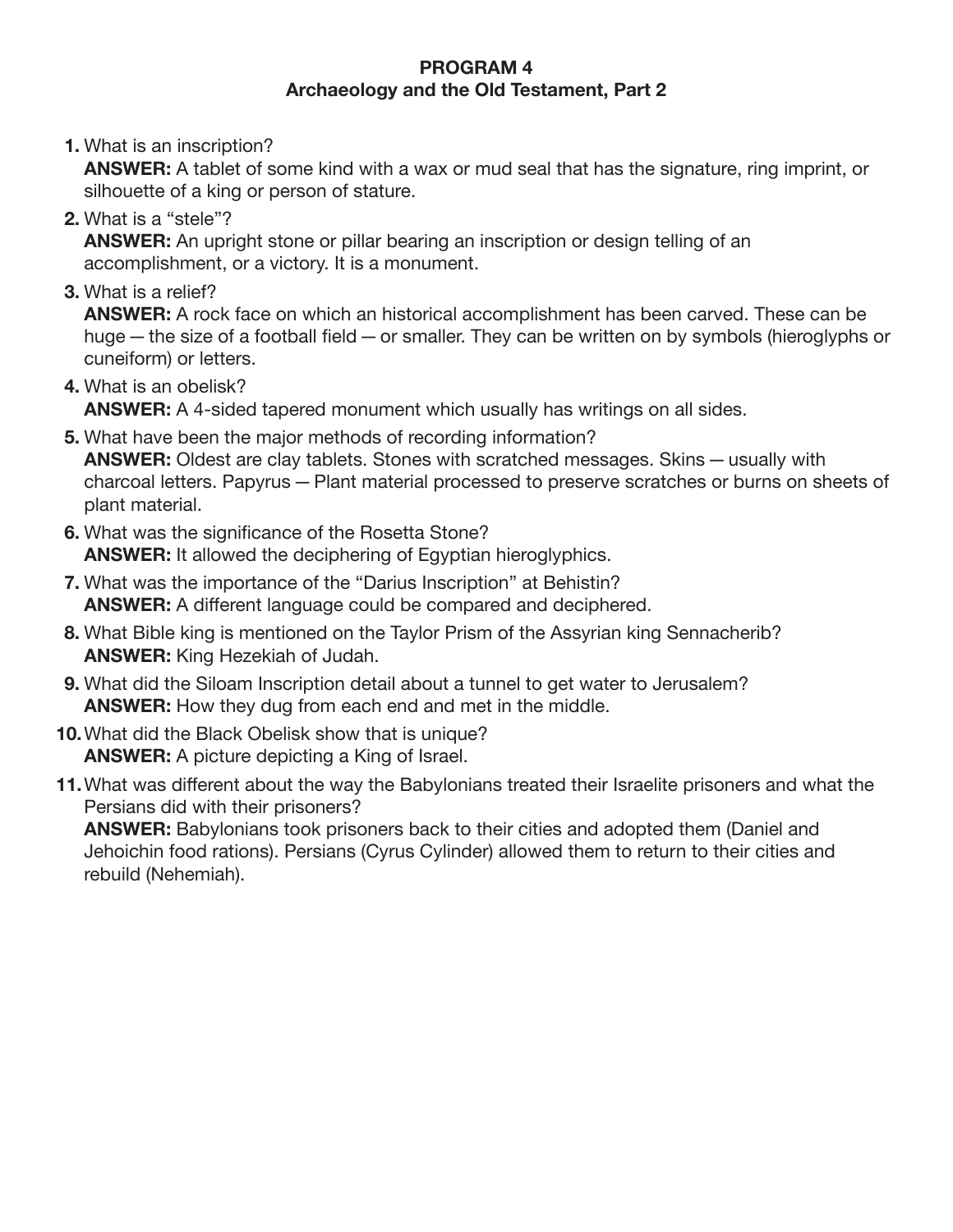#### **PROGRAM 5 Archaeology and the New Testament, Part 1**

- **1.** Why is archaeology important in studying the validity of the New Testament? **ANSWER:** The Bible's statements of geography, wars, historical figures and events can be verified showing that the biblical record is not a fabrication.
- **2.** What are the major changes that took place in the 400 years between the Old Testament and the New Testament?

 **ANSWER:** The fall of Babylon to Persia; Persia to the Greeks; the Greeks to the Romans; and the exile and return of the Jews.

- **3.** What are five sites in Jerusalem that confirm the biblical account? **ANSWER:** Bethesda, The Garden Tomb, Golgotha, the steps to Herod's temple. The Wailing Wall would be the most significant one.
- **4.** What was Masada and how does it fit into the history of Israel? **ANSWER:** Over 900 Jews committed suicide there rather than surrender to the Romans. It showed the determination of many Jews to reject pagan control.
- **5.** What was Caesarea Maritima? **ANSWER:** It contained Herod's palace, a huge man-made harbor, a theater, and an aqueduct. The "Pilate Inscription" was also found there.
- **6.** What was the "Pilate Inscription" and why is it significant? **ANSWER:** It had his seal and shows that he was a historical figure during the time of the New Testament period.
- **7.** Where was Herod's tomb and where was it found? **ANSWER:** It was a cone shaped hill built by Herod and located at Herodium.
- **8.** Who was Caiaphas and how do we know he was a real person? **ANSWER:** He was the High Priest during the life of Jesus. His ossuary with his name on it has been found. No one questions the historicity of the biblical account about him.
- **9.** What was the "Nazareth Inscription"? **ANSWER:** The reaction of Emperor Tiberius to the claim that someone stole the body of Jesus.
- **10.**Why is it that skeptics claim that the resurrection did not happen but that the disciples stole the body, a poor explanation of why Jesus' tomb does not exist.

 **ANSWER:** Robbing a grave carried the death penalty by the Romans, and if Jesus was not resurrected the disciples would have had no reason to steal the body.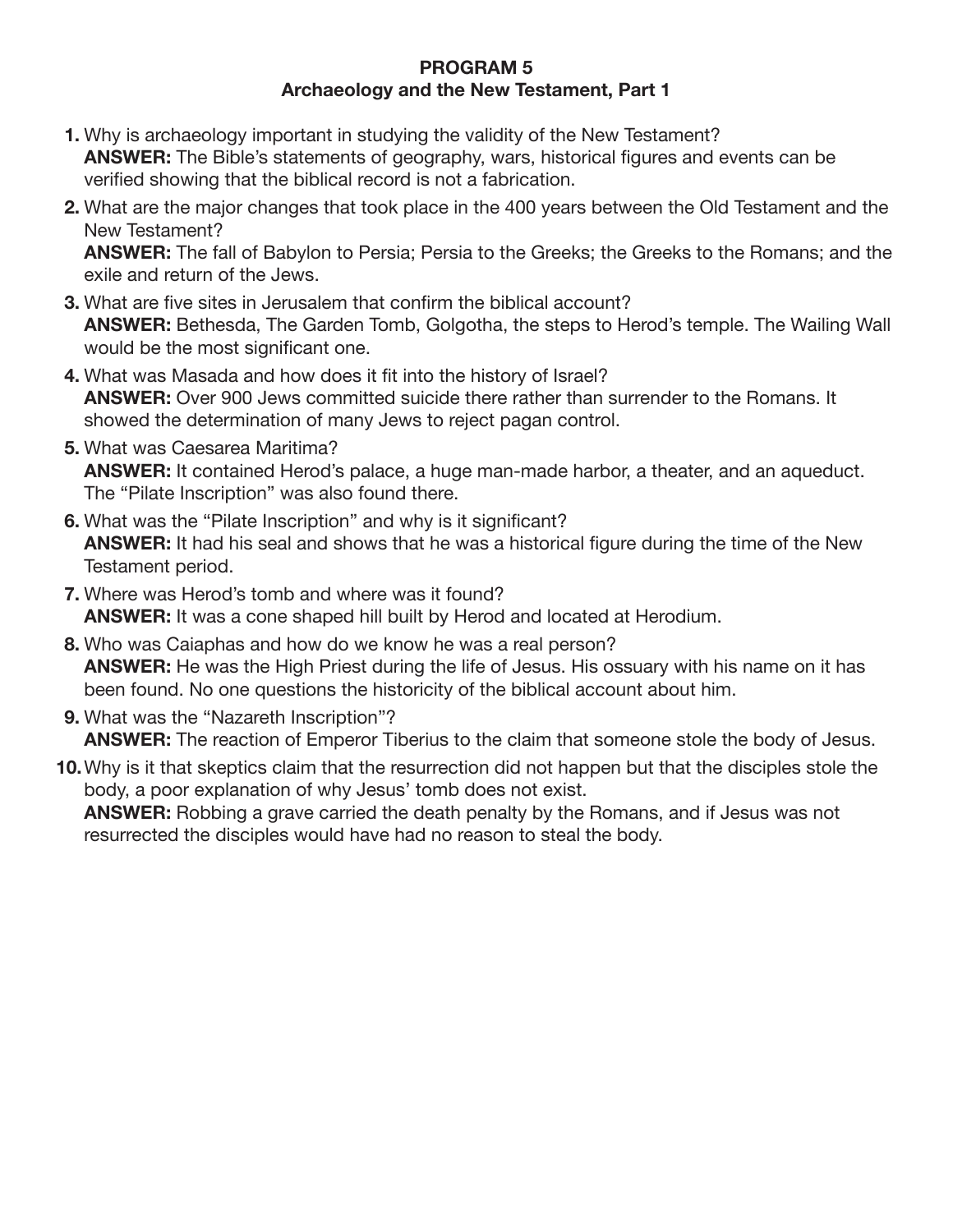#### **PROGRAM 6 Archaeology and the New Testament, Part 2**

- **1.** Why is archaeological evidence about Paul and his journeys significant? **ANSWER:** It proves that Paul was a real person and that the history of Acts is accurate.
- **2.** Why is the claim that Paul fabricated everything in his life and writings a poor explanation? **ANSWER:** Paul was an educated man who had already achieved notoriety among the Jews. He had everything to lose by following Jesus and by fabricating his story.
- **3.** What is the significance of the "Sergius Paulus Inscription"? **ANSWER:** This is mentioned in Acts 13:7 and is the story from Cyprus. It shows this was a real governmental official and not something that Paul made up.
- **4.** What has been found to back up the biblical account of Paul's visit to Philippi? **ANSWER:** It has been shown that Philippi was the major city of Macedonia, that it was a colony and had a major marketplace where merchants like Lydia would come to sell their wares. Purple was a sought after commodity in Philippi and there was no synagogue in the city. The description in Acts 16:12-40 fits all the evidence.
- **5.** What is the "Erastus Inscription" and why is it significant? **ANSWER:** It contains reference to a man named "Tertius" who is mentioned by Paul in Romans 16:22. It verifies the integrity of the account given in Acts.
- **6.** Why is the "Gallio Inscription" found at Delphi of significance? **ANSWER:** Gallio only ruled for one year, so it gives us a date for the events described in the book of Acts.
- **7.** What was "Mars Hill" referred to in Acts 17:19–34? **ANSWER:** A small hill northwest of Athens covered with stone seats. It was used by the rulers of Athens for trials and debates. Much of the hill has been excavated by archaeologists.
- **8.** Why is it significant that Paul was allowed to speak there. **ANSWER:** Only well educated and significant people were allowed to be a part of whatever went on in the Areopagus.
- **9.** What was the Areopagus?

 **ANSWER:** The word Areopagus is a combination of two Greek words "Ares" meaning Mars and "Opagus" meaning rock. It was the central meeting place of the Greeks and has been verified by archaeology.

**10.** In Acts 17:22–23 Paul makes reference to the abundance of idols in Athens. Why is this of significance?

 **ANSWER:** Because excavations in Athens have verified that Athens was a focal point for an idolatrous people with massive numbers of idols being found.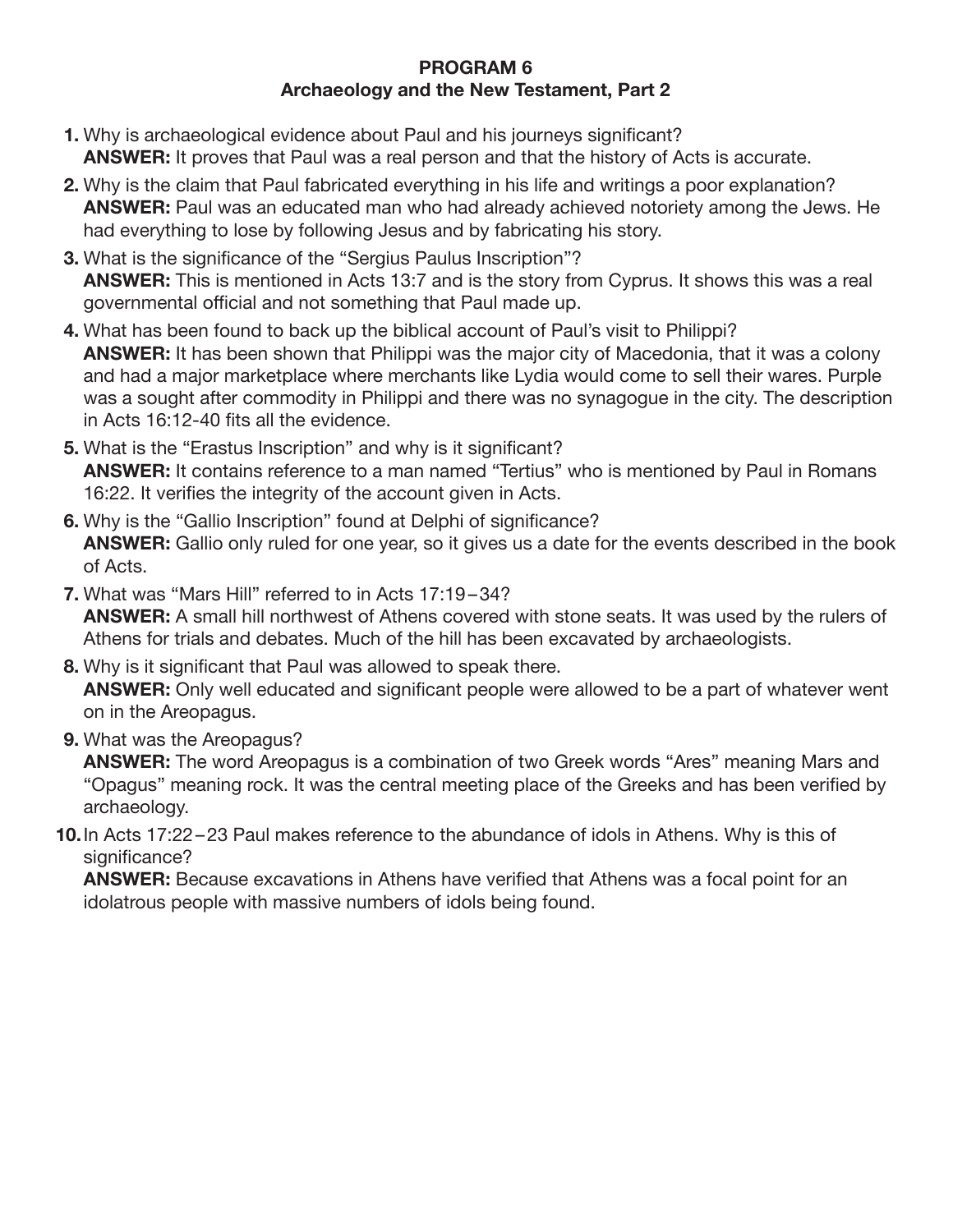#### **PROGRAM 7 The Inspiration of the Bible**

- **1.** What are the five reasons that affirm the inspiration of the Bible? **ANSWER:** Unity, historical accuracy, foreknowledge, influence, scientific insights.
- **2.** How does the Bible show unity?

 **ANSWER:** Forty men over a period of 1500 years wrote it and there are no conflicts between any of these authors.

- **3.** How does the Bible show historical accuracy? **ANSWER:** The previous lessons verified one historical event after another. There are too many cases of verification to contradict the claim of historical accuracy.
- **4.** How does the Bible show positive influence? **ANSWER:** Many things are done in religion which actually oppose what Jesus taught, but when the principles of Christ have been followed the result has always been great progress of all kinds for the human race. Contrast that with a literal reading of the Koran followed by some groups such as the Taliban and modern promoters of Islam.
- **5.** What is foreknowledge, and where is it seen in the Bible? **ANSWER:** It is knowing something that will happen in the future. Read the prophecies of Daniel concerning kingdoms that would be established in the distant future. Each of those has come to pass. Writings in Isaiah and Psalms about Jesus are another example.
- **6.** What do we mean by scientific insights? **ANSWER:** The Bible makes scientific statements that have only been confirmed in modern times. The medical knowledge of Leviticus 13 is an example. Isaiah 40:22 is another—stating that the earth is round and that the cosmos is accelerating outward is another.
- **7.** What is the "vacuum cleaner" analogy? **ANSWER:** You have to be plugged in to whatever you believe for it to work.
- **8.** Why does the existence of evil not denigrate the existence of God? **ANSWER:** You cannot know real evil unless you know real good. Real good can only exist, if you believe in God. Atheists try to deny evil exists as a way around this.
- **9.** What is "Planck Time" and why is it important? **ANSWER:** It is the time after the beginning where the laws of physics begin to work. Before 10<sup>-43</sup> seconds the laws do not work. Genesis 1:1 states this concept.

| Planck Time 10-43                                                                                                                                                                                                                                                                                                      |   |  |  |  |  |  |
|------------------------------------------------------------------------------------------------------------------------------------------------------------------------------------------------------------------------------------------------------------------------------------------------------------------------|---|--|--|--|--|--|
| A                                                                                                                                                                                                                                                                                                                      | B |  |  |  |  |  |
| Creation Week History Old Testament New Testament<br><b>Now</b><br>Creation                                                                                                                                                                                                                                            |   |  |  |  |  |  |
| A is before time started. B is 10 <sup>-43</sup> seconds the laws of physics do not work, and it is also Genesis 1:1,<br>followed by the creation week. $C$ and $D$ are history, old and new and $E$ is now. Proverbs 8.<br>The above diagram is a time line. What happened in each of the sections of this time line? |   |  |  |  |  |  |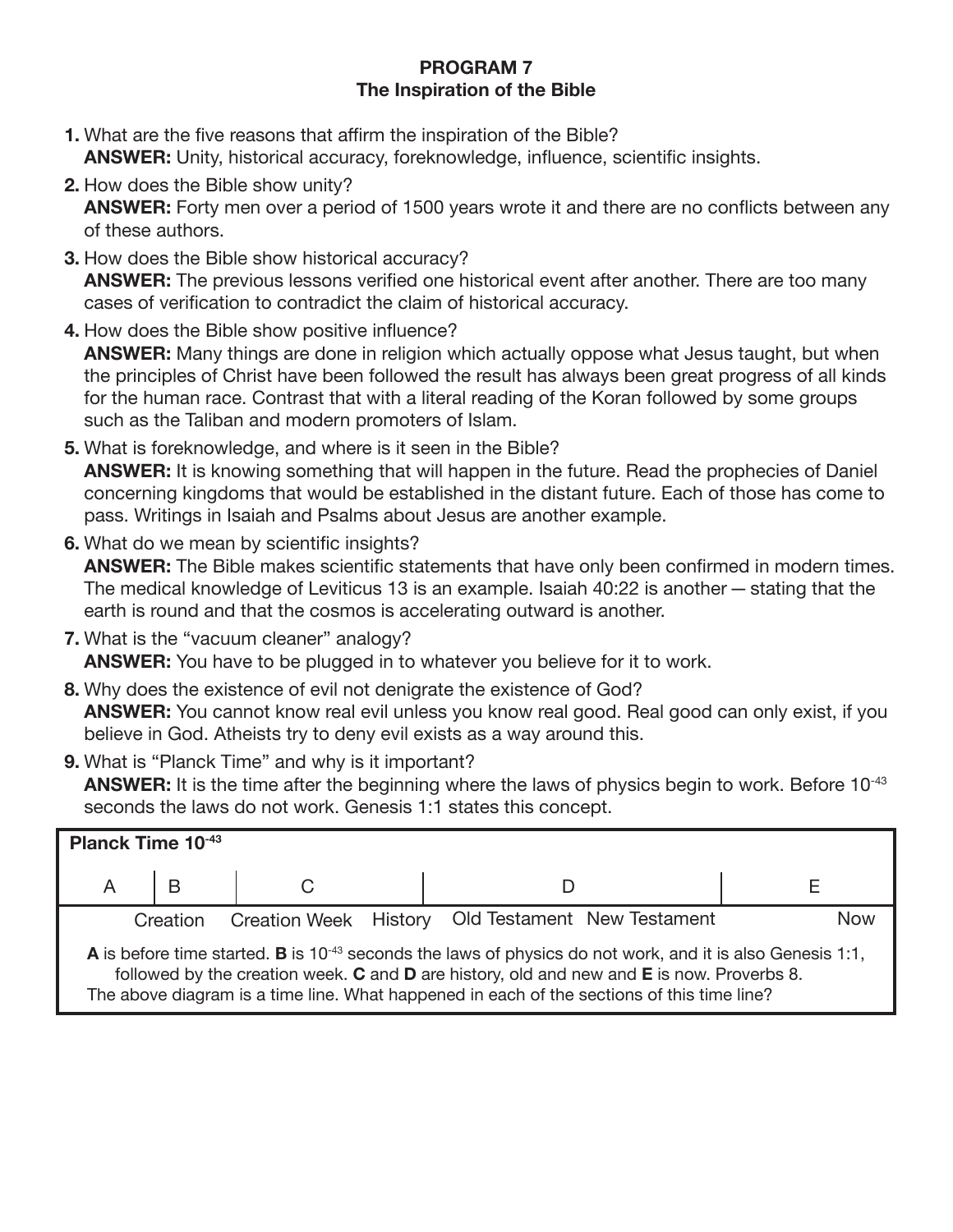**10.** What was the Steady State theory and why was it promoted by atheists for many years? **ANSWER:** It was the statement that the universe has always existed and that Genesis 1:1 is incorrect in stating that there was a beginning. It was embraced by atheists because it avoids the belief that there was a creation as stated in Genesis 1:1. The Big Bang evidence and the expansion of the cosmos made the atheist belief impossible to accept. There was a beginning and it was caused. The complexity of things like DNA eliminate chance as a viable explanation for the cause being chance.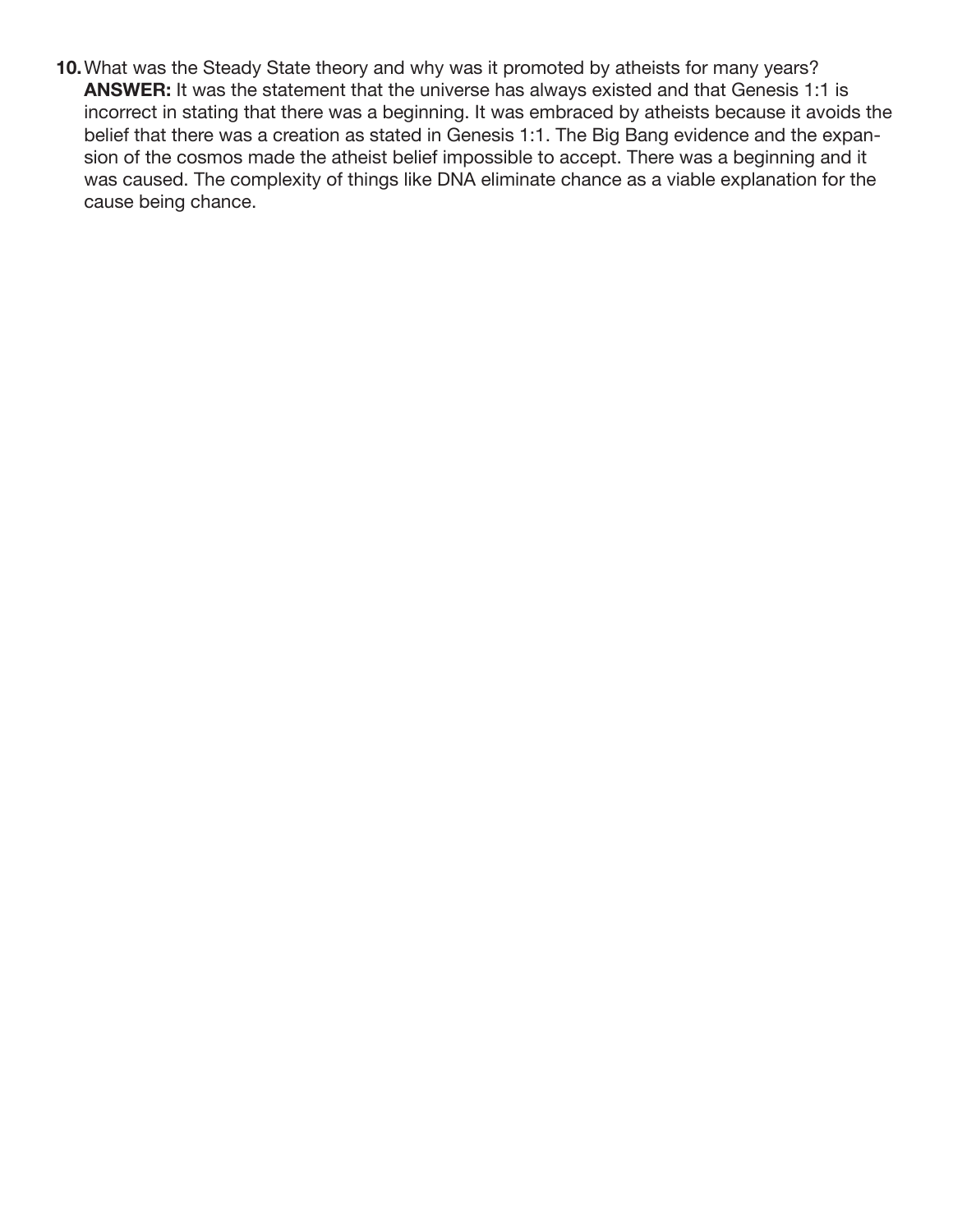#### **PROGRAM 8 Evidence for the Historical Reality of Jesus**

**1.** Why can an atheist not believe good and evil exists?

 **ANSWER:** They have no standard of good or evil. Every evil dictator had a distorted view – Hitler, Stalin, etc.

- **2.** Why is the atheist claim that evil is a proof there is no God not valid? **ANSWER:** They do not understand that there is a purpose in our existence. Atheists have no purpose, but believers do.
- **3.** Why is it essential that humans be free moral agents? **ANSWER:** Love cannot exist unless there is choice; sexual love without choice is rape, and it is not love. This is true of every form of love.
- **4.** There are five evidences of biblical inspiration. Explain what they are.  **ANSWER:**
	- a) Unity: Forty men wrote over a period of 1500 years with no disunity in their message at all.
	- b) Historical accuracy: the first three programs showed that there is archaeological verification of a large percentage of what the Bible says.
	- c) Influence: the results of following atheism has been war, anarchy, and mass killing. Christianity has furthered education, given women status, provided hospitals, and cared for the less fortunate. When someone has done something bad in the name of Christianity (like the Crusades) it has been at odds with the teachings of Jesus.
	- d) Foreknowledge: the book of Daniel is the classic illustration of prediction centuries before the event took place. Isaiah's picture of Christ is another great example of this.
	- e) Scientific foreknowledge: The medical knowledge of the Bible such as Leviticus 13, and Job 26:7, 38 reveals scientific understanding not understood for thousands of years.
- **5.** Read Isaiah 40:22. There are two modern facts of science that are stated in this verse. What are they and when was this written?

## **ANSWER:**

- a) That the earth is round (a circle) at least 760 years before the birth of Christ.
- b) Space is stretched out like pulling a cord on a lawnmower.
- **6.** What did each of the following contribute to knowing Jesus actually lived?  **ANSWER:**
	- a) Pontius Pilate inscription proves that Jesus was a real person. Matthew 27:22 is right.
	- b) Herod the Great validates Mark 12:13–17 and Acts 12:21–23.
	- c) Josephus records Herod Agrippa II verifying Acts 26:23–26. Also his quote about Jesus.
	- d) Coins give the dates of biblical characters and events.

#### **7.** What are five reasons why it is impossible for the story of Jesus to be fabricated?  **ANSWER:**

- a) No one produced a body to refute the resurrection, and no one risks persecution for a fabrication.
- b) Thousands saw the miracle of the feeding—no one refuted it.
- c) Only Jesus fulfills Daniel's prophecies and messianic expectations.
- d) Grave robbing was a crime, so claiming the body of Jesus was stolen defies common sense.
- e) Fabrication would be immoral, and Christianity was and is about morals.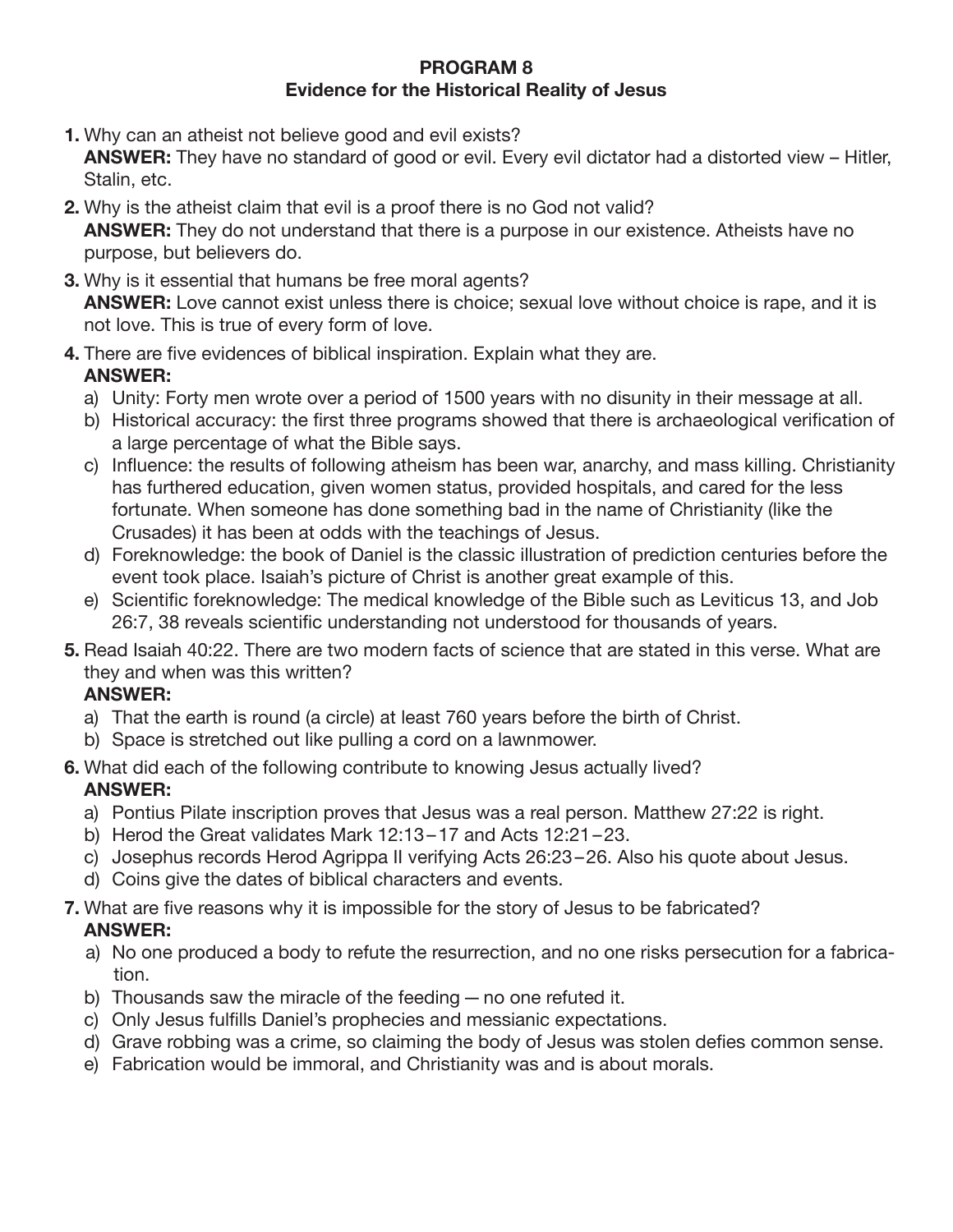- **8.** What did each of these non-Christian sources contribute to verification:  **ANSWER:**
	- a) Tacitus tells of Nero building a palace, burning Rome, blaming Christians.
	- b) Suetonius backs this up and Matthew 28.
	- c) Pliny letter to emperor about executing Christians.
	- d) Josephus references to Christ in "Arch of Titus"
	- e) Lucian Peregrinus—repeated reference to Christ.

All of these show that Christianity was widespread and world wide.